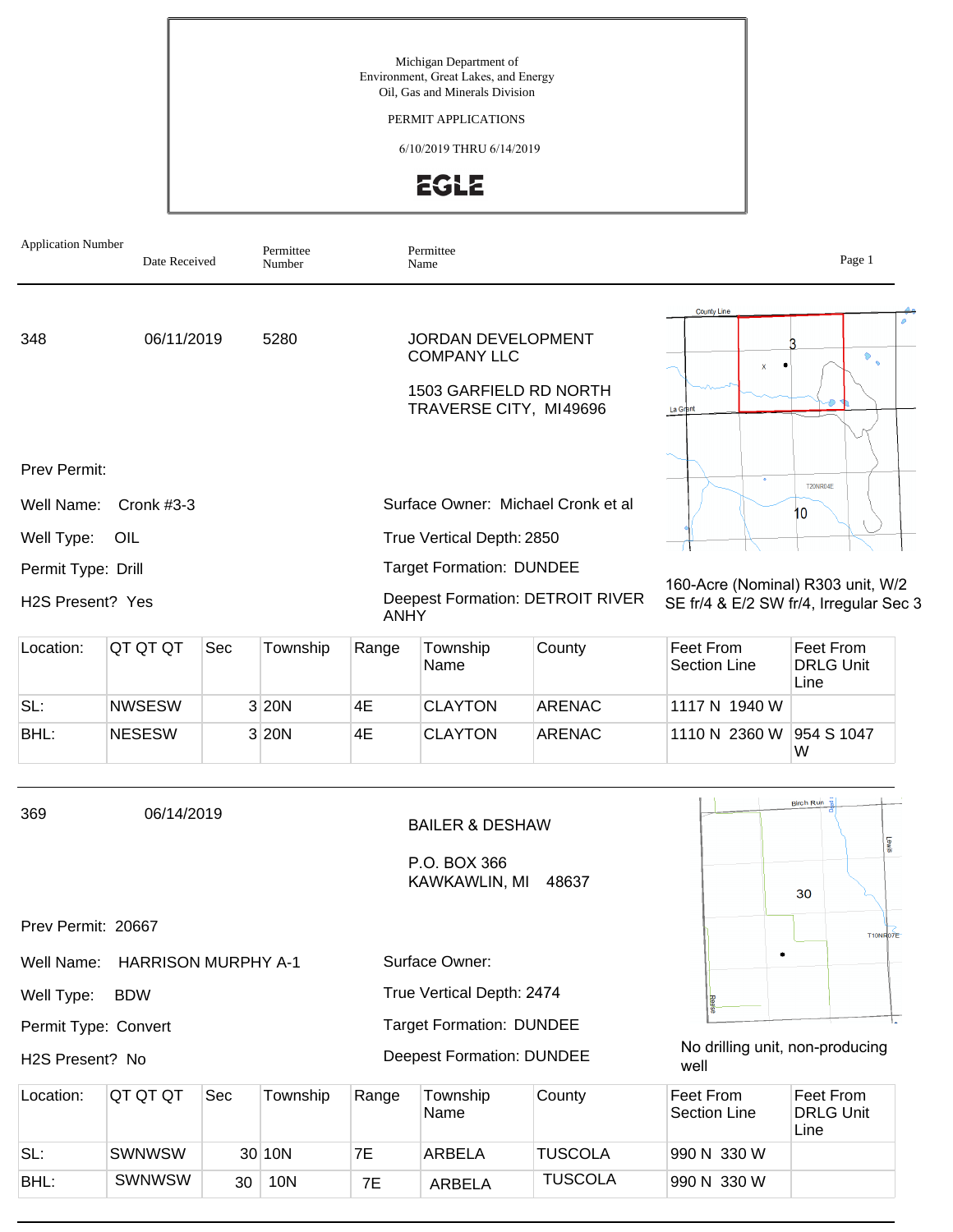Michigan Department of Environment, Great Lakes, and Energy Oil, Gas and Minerals Division

PERMIT APPLICATIONS

6/10/2019 THRU 6/14/2019

## EGLE

| <b>Application Number</b>                             | Date Received |     | Permittee<br>Number |       | Permittee<br>Name                |                |                                         | Page 2                                |
|-------------------------------------------------------|---------------|-----|---------------------|-------|----------------------------------|----------------|-----------------------------------------|---------------------------------------|
|                                                       |               |     |                     |       |                                  |                |                                         | Canada                                |
| 370                                                   | 06/14/2019    |     |                     |       | <b>BAILER &amp; DESHAW</b>       |                |                                         |                                       |
|                                                       |               |     |                     |       | P.O. BOX 366<br>KAWKAWLIN, MI    | 48637          |                                         | 효<br>통 <sub>Edg</sub><br>Woo<br>Bren  |
| Prev Permit: 20798                                    |               |     |                     |       | Surface Owner:                   |                | 19                                      |                                       |
| Well Name:                                            |               |     |                     |       | True Vertical Depth: 2531        |                |                                         | Runnel Drain                          |
| <b>WOLOHAN ESTATE B-1</b><br><b>BDW</b><br>Well Type: |               |     |                     |       | <b>Target Formation: DUNDEE</b>  |                | $\bullet$<br>ß                          | Main                                  |
| Permit Type: Convert                                  |               |     |                     |       | <b>Deepest Formation: DUNDEE</b> |                |                                         |                                       |
| H2S Present? No                                       |               |     |                     |       |                                  |                | No drilling unit, non-producing<br>well |                                       |
| Location:                                             | QT QT QT      | Sec | Township            | Range | Township<br>Name                 | County         | Feet From<br><b>Section Line</b>        | Feet From<br><b>DRLG Unit</b><br>Line |
| SL:                                                   | <b>SENWSE</b> |     | 19 10N              | 6E    | <b>BIRCH RUN</b>                 | <b>SAGINAW</b> | 755 N 920 W                             |                                       |

SENWSE 19 10N 6E BIRCH RUN SAGINAW 755 N 920 W

BHL: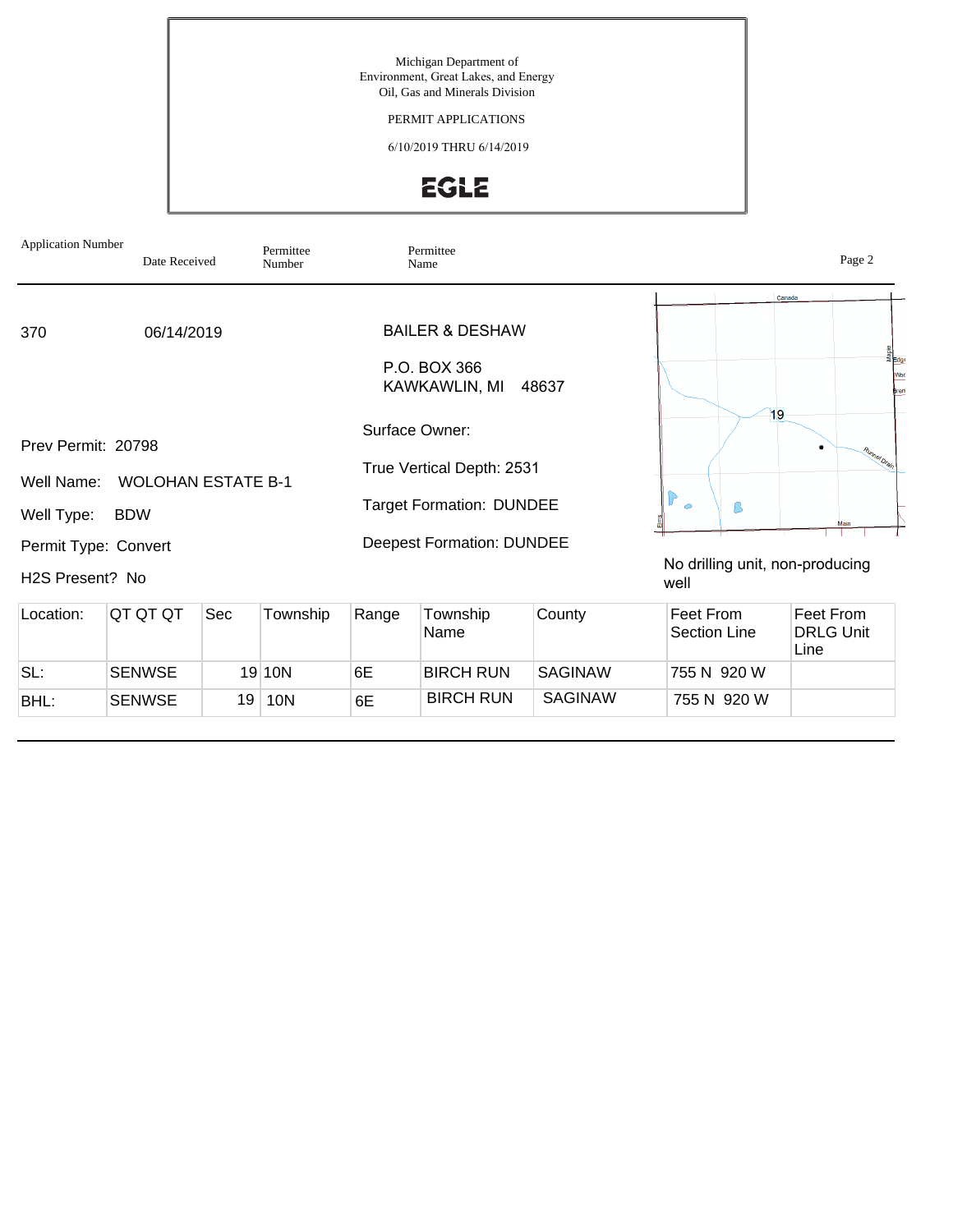|                    |                                 |                           |          | Michigan Department of<br>Oil, Gas and Minerals Division | Environment, Great Lakes, and Energy                    |                  |           |                                                    |                                       |
|--------------------|---------------------------------|---------------------------|----------|----------------------------------------------------------|---------------------------------------------------------|------------------|-----------|----------------------------------------------------|---------------------------------------|
|                    |                                 |                           |          | PERMIT LIST                                              |                                                         |                  |           |                                                    |                                       |
|                    |                                 |                           |          | 6/10/2019 THRU 6/14/2019                                 |                                                         |                  |           |                                                    |                                       |
|                    |                                 |                           |          | <b>EGLE</b>                                              |                                                         |                  |           |                                                    |                                       |
| Permit Number      | <b>Issue Date</b>               | Permittee<br>Number       |          | Permittee<br>Name                                        |                                                         |                  |           | Page 1                                             |                                       |
| 61413              | 6/10/2019                       | 104                       |          | <b>COMPANY</b>                                           | <b>WEST BAY EXPLORATION</b><br>13685 S WEST BAYSHORE DR |                  |           |                                                    |                                       |
|                    | API Well No: 21-035-62010-00-00 |                           |          |                                                          | TRAVERSE CITY, MI49684                                  |                  |           | $\circ$                                            |                                       |
| Prev Permit:       |                                 |                           |          |                                                          |                                                         |                  |           |                                                    |                                       |
| Well Name:         |                                 | STATE GRANT & TAYLOR 1-22 |          |                                                          | Surface Owner: Danielle Taylor                          |                  |           |                                                    |                                       |
| Well Type:         | Oil Well                        |                           |          |                                                          | True Vertical Depth: 4150FT                             |                  |           |                                                    |                                       |
| Permit Type: Drill |                                 |                           |          |                                                          | <b>Target Formation: DUNDEE</b>                         |                  |           | E Colonville Rd                                    |                                       |
| H2S Present? Yes   |                                 |                           |          |                                                          | Deepest Formation: GLACIAL DRIFT                        |                  |           | 120-Acre R303 Unit, E/2 SW/4 &<br>NW/4 SW/4 Sec 22 |                                       |
| Location:          | QT QT QT                        | Sec                       | Township | Range                                                    | Township                                                | County           |           | Feet From                                          | <b>Feet From</b>                      |
|                    |                                 |                           |          |                                                          | Name                                                    |                  |           | <b>Section Line</b>                                | <b>DRLG Unit</b><br>Line              |
| SL:                | <b>SENWSW</b>                   |                           | 22 17N   | 4W                                                       | <b>GRANT</b>                                            | <b>CLARE</b>     |           | 1602 S 1159 W                                      |                                       |
| BHL:               | <b>NESESW</b>                   |                           | 22 17N   | 4W                                                       | <b>GRANT</b>                                            | <b>CLARE</b>     |           | 923 S 2135 W                                       | 923 S 507 E                           |
| 61414              | 6/14/2019                       | 5312                      |          |                                                          | PAXTON RESOURCES LLC                                    |                  |           |                                                    |                                       |
|                    |                                 |                           |          |                                                          | 132 N OTSEGO AVE<br>GAYLORD, MI 49735                   |                  |           |                                                    |                                       |
|                    | API Well No: 21-161-62002-00-00 |                           |          |                                                          |                                                         |                  |           |                                                    |                                       |
| Prev Permit: 61202 |                                 |                           |          |                                                          |                                                         |                  | T04 SR05H |                                                    |                                       |
| Well Name:         | JEDELE D4-9 SWD                 |                           |          |                                                          | Surface Owner: TOPO LLC                                 |                  |           |                                                    |                                       |
| Well Type:         | <b>Brine Disposal Well</b>      |                           |          |                                                          | True Vertical Depth: 2280FT                             |                  |           |                                                    |                                       |
| Permit Type: Drill |                                 |                           |          |                                                          | <b>Target Formation: NIAGARAN</b>                       |                  |           |                                                    |                                       |
| H2S Present? No    |                                 |                           |          |                                                          | Deepest Formation: GLACIAL DRIFT                        |                  | well      | No drilling unit, non-producing                    |                                       |
| Location:          | QT QT QT                        | Sec                       | Township | Range                                                    | Township<br>Name                                        | County           |           | Feet From<br><b>Section Line</b>                   | Feet From<br><b>DRLG Unit</b><br>Line |
| SL:                | <b>NESESE</b>                   |                           | 9 4S     | 5E                                                       | <b>SALINE</b>                                           | <b>WASHTENAW</b> |           | 1002 S 187 E                                       |                                       |
| BHL:               | <b>NESESE</b>                   |                           | 9 4S     | 5E                                                       | <b>SALINE</b>                                           | WASHTENAW        |           | 1002 S 187 E                                       |                                       |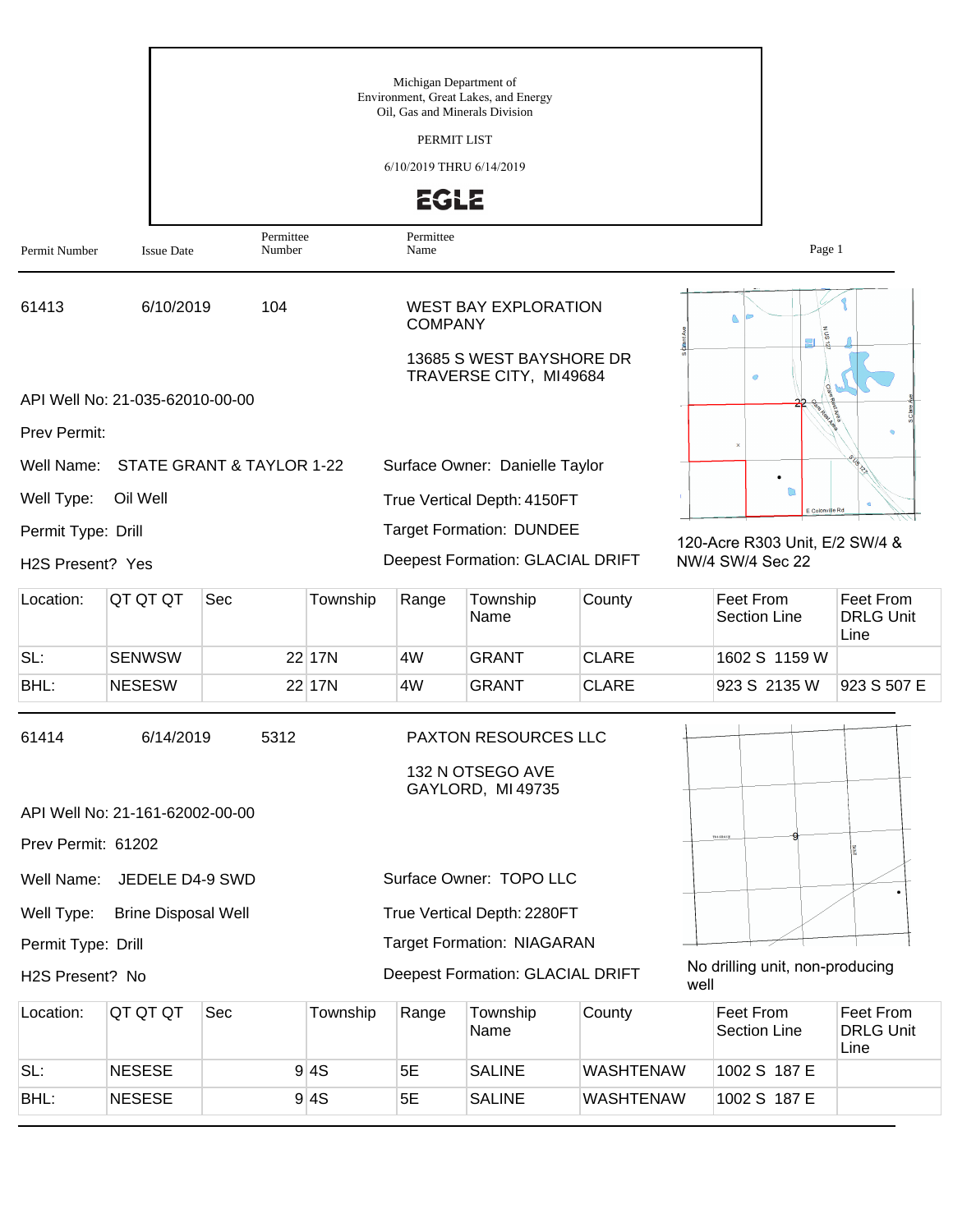|                               |                                 |                                |          | 6/10/2019 THRU 6/14/2019 | <b>EGLE</b>                                        |              |                  |                                |                                       |
|-------------------------------|---------------------------------|--------------------------------|----------|--------------------------|----------------------------------------------------|--------------|------------------|--------------------------------|---------------------------------------|
| Permit Number                 | <b>Issue Date</b>               | Permittee<br>Number            |          | Permittee<br>Name        |                                                    |              |                  | Page 2                         |                                       |
| 61415                         | 6/14/2019                       | 104                            |          | <b>COMPANY</b>           | <b>WEST BAY EXPLORATION</b>                        |              |                  | E Surrey Rd                    |                                       |
|                               | API Well No: 21-035-62011-00-00 |                                |          |                          | 13685 S WEST BAYSHORE DR<br>TRAVERSE CITY, MI49684 |              | C)               |                                |                                       |
| Prev Permit:                  |                                 |                                |          |                          |                                                    |              |                  |                                |                                       |
|                               |                                 | Well Name: CLARE NORTHERN 2-23 |          | Group LLC                | Surface Owner: Clare Northern                      |              |                  | ß<br>$\mathbf{x}$              |                                       |
| Well Type:                    | Oil Well                        |                                |          |                          | True Vertical Depth: 4150FT                        |              |                  |                                | E Colonville Rd                       |
| Permit Type: Drill            |                                 |                                |          |                          | <b>Target Formation: DUNDEE</b>                    |              |                  | $\mathbf{a}$                   |                                       |
| H <sub>2</sub> S Present? Yes |                                 |                                |          |                          | Deepest Formation: GLACIAL DRIFT                   |              | NE/4 SW/4 Sec 23 | 80-Acre R303 Unit, SE/4 NW/4 & |                                       |
| Location:                     | QT QT QT                        | Sec                            | Township | Range                    | Township<br>Name                                   | County       |                  | Feet From<br>Section Line      | Feet From<br><b>DRLG Unit</b><br>Line |
| SL:                           | <b>SENESW</b>                   |                                | 23 17N   | 4W                       | <b>GRANT</b>                                       | <b>CLARE</b> |                  | 1497 S 2071 W                  |                                       |
| BHL:                          | <b>SESENW</b>                   |                                | 23 17N   | 4W                       | <b>GRANT</b>                                       | <b>CLARE</b> |                  | 2139 N 2309 W 816 N 330 E      |                                       |